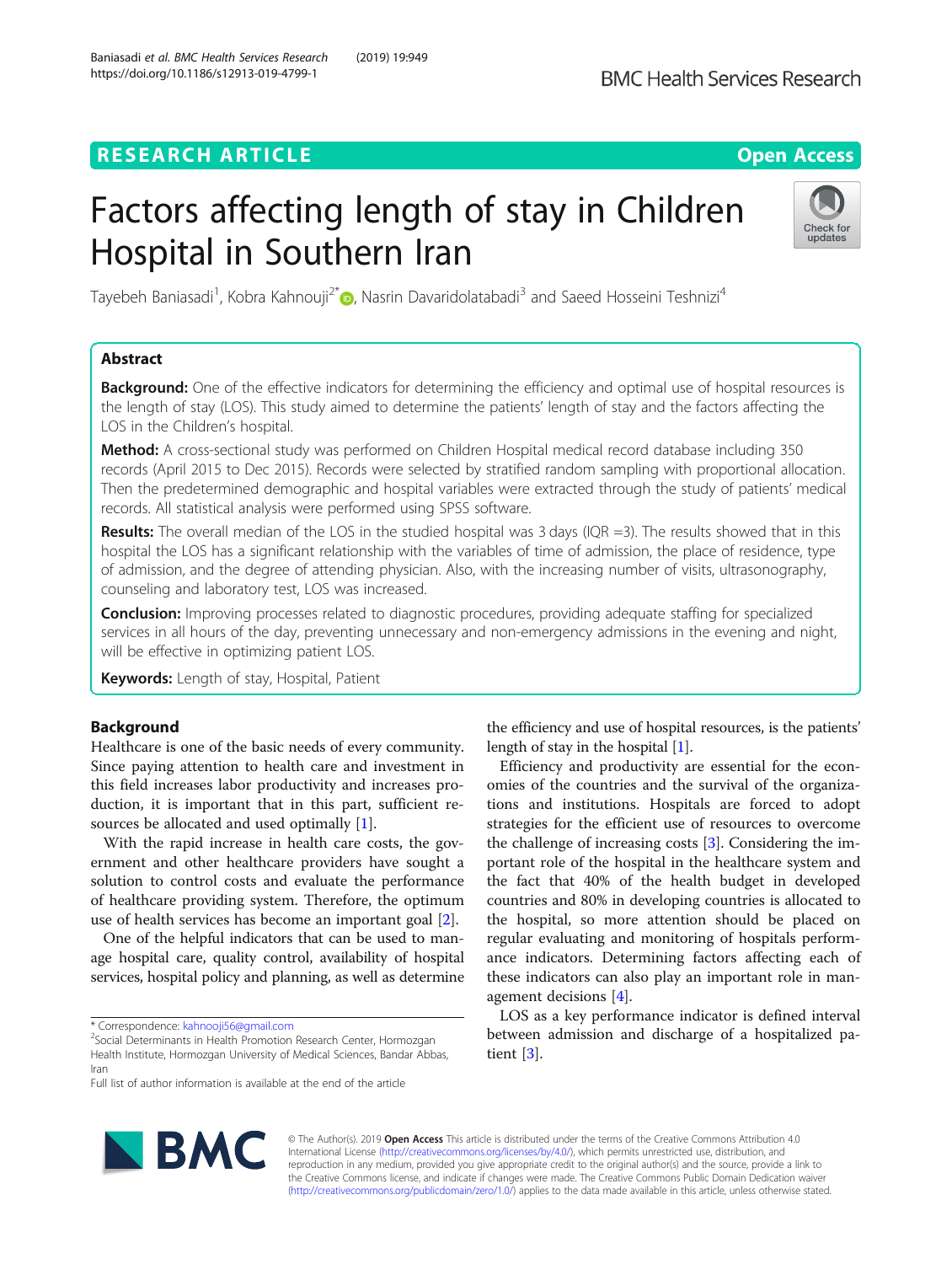Studies have been done in the past, each of which describes a group of variables as influential factors on the patients' length of stay in the hospitals [[5](#page-4-0)].

There is no comprehensive agreement on the factors affecting the length of stay of the patient. Nevertheless, factors can divide into the following categories.

- Patient's demographic variables such as age, sex, occupation, place of residence, and marital status
- Clinical variables such as the number of previous admissions, the cause of referral, and the cause of admission
- Management variables include admission on different days of the week, type of insurance, type of admission, and type of payment
- Hospital variables including hospitalization ward, the specialty of the physician, and academic degree of the physician  $[6]$  $[6]$ .

Investigating and analyzing the length of hospital stay will be helpful for hospital management, especially in determining priorities, improving services and allocating resources appropriately according to the differences in the length of stay of different patients and demographic factors [\[1](#page-4-0)]. Therefore, the present study was conducted to determine the length of stay and the factors affecting on the LOS in the Children Hospital of Hormozgan University of Medical Sciences.

#### Methods

This descriptive-analytic study was conducted in a crosssectional design. We assessed the inpatients' medical records admitted to Children's hospital between" April 2015 to December 2015. This hospital is a specialty teaching hospital in Bandar Abbas, capital of Hormozgan province, south of Iran where patients from all over the province are admitted. Hospital wards include neonates, emergency, surgery, oncology, NICU, ICU, pediatric I, pediatric II, and pediatric III. Nephrology, Neurology and gastroenterology patients older than 28 days are admitted to Pediatric I ward. Asthma and allergy, endocrinology and cardiology patients are admitted in Pediatric II ward. General pediatric patients are admitted to Pediatric III ward and the attending physicians are board-certified pediatricians. In this study, the NICU, ICU, and the oncology ward admissions are not included. The number of inpatients admitted to other wards from April 2015 to December 2015 was 6265 patients. Calculated sample size using Cochrane formula and considering  $\alpha = 0.05$ , the standard deviation of 4.34 for the mean of LOS and  $d = 0.5$  [\[1](#page-4-0)], was 276 records.

To achieve greater accuracy, 350 inpatients medical records were selected by stratified random sampling with proportional allocation. Of which 84 records from the

neonatal ward, 120 from pediatric I, 116 from pediatric II, 9 records from pediatric III, and 20 records from surgery ward have been selected.

The required data was extracted from patients' records using a data collection sheet. Based on the literature review and key factors from similar studies, the checklist was prepared. Finally, the content validity of checklist was confirmed by experts of health information management and hospital management team. Data collection sheet included variables such gender, age, and patient's residence as demographic characteristics, in addition hospital variables such as day, time, and type of admission, attending physician, duration of hospital stay, etc. Also, some of extracted quantitative variables included number of surgeries, diagnostic services, and clinical counseling. Data were collected through study of patient' paper records and in some cases, using the Hospital Information System (HIS), via the presence of the researcher in the medical records unit of the hospital.

In this study, admission time from 7 am to 2 pm was categorized as morning admission, from 2 pm to 7 pm as evening admission and 7 pm to 7 am as night admission (same as staff work shifts) which differ in presence of pediatrician or subspecialist physician.

The qualitative variables were described with the number (n), percentage (%) and also quantitative variables were described using median and inter quartile range (IQR). The relationships between the LOS and nineteen factors were studied using nonparametric tests such as Mann-Whitney, Kruskal-Wallis, and Spearman correlation. For all analysis  $p < 0.05$  was considered to be statistically significant. All statistical analysis was performed using SPSS software (IBM SPSS Statistics for Windows, Version 23.0. Armonk, NY: IBM Corp; 2015).

#### Results

The median length of stay in the children's hospital was 3 days (IQR =3). Minimum and maximum of LOS were one and 27 days respectively. 25% of patients stayed less than 2 days and 25% of them stayed in the hospital for more than 5 days. The median for age was 270 days  $(IQR = 700)$ , of which the least was 1 day and the highest was 4747 days.

The results showed that between the length of stay and the place of residence and home town variables was a significant difference  $(P < 0.05)$  (Table [1](#page-2-0)). According to Table [2,](#page-3-0) there was also a significant relationship between the LOS and the time of admission, type of admission, and attending physician's degree  $(P < 0.05)$ . So resident outside Bandar Abbas, admission in the evening and night, rural residents, referred from other hospitals, and patients of a sub-specialist attending physician were associated with increased length of stay.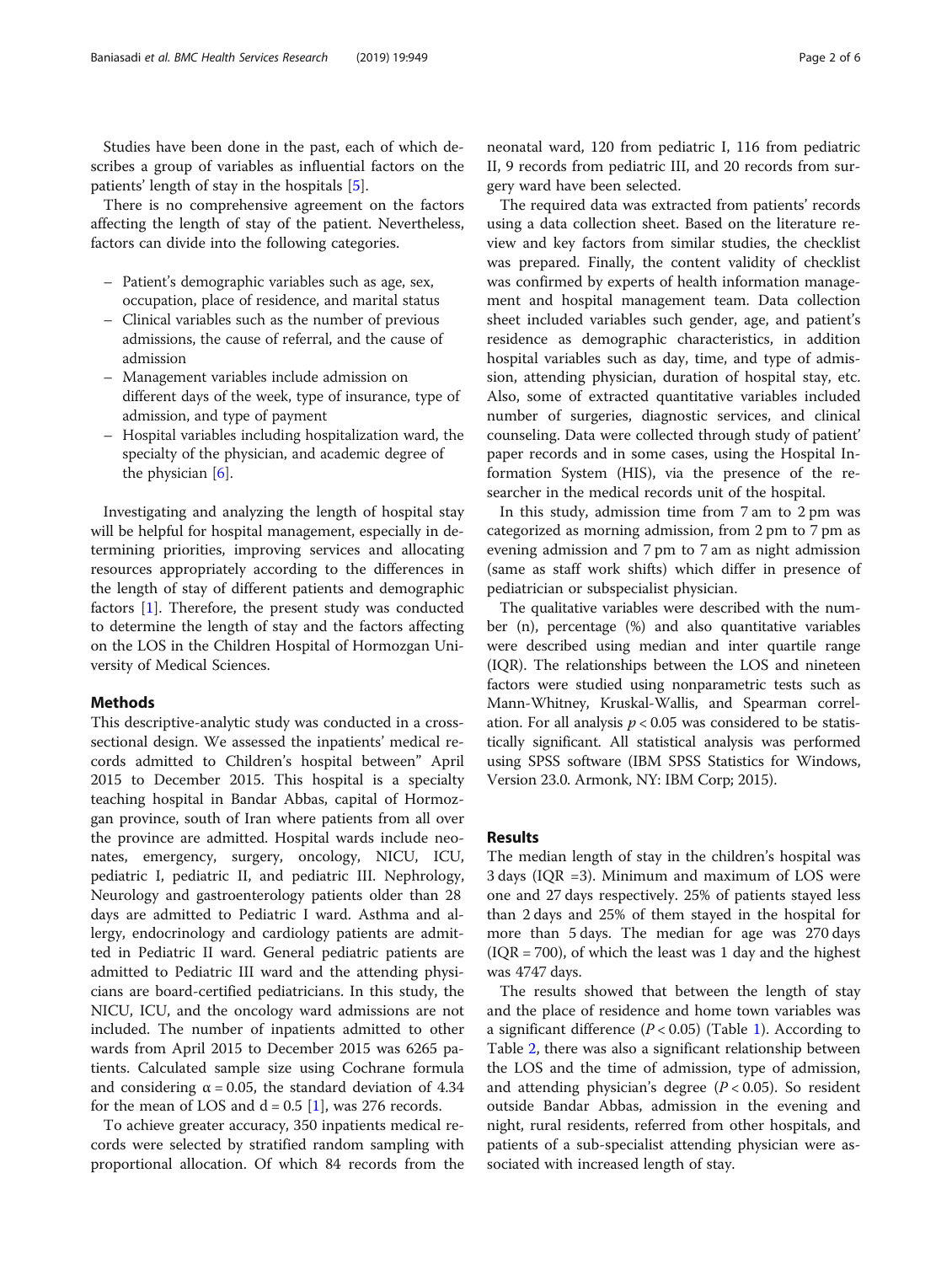<span id="page-2-0"></span>

|  | <b>Table 1</b> Comparison of the mean LOS based on demographic characteristics |  |  |
|--|--------------------------------------------------------------------------------|--|--|
|  |                                                                                |  |  |

| Characteristics    |                      | n(%)       | Median (IQR) | $P$ -value |
|--------------------|----------------------|------------|--------------|------------|
| Gender             | Male                 | 203 (58)   | $3(4-2)$     | 0.337      |
|                    | Female               | 147 (42)   | $3(5-2)$     |            |
| Place of residence | Urban                | 240 (68.6) | $3(4-2)$     | 0.002      |
|                    | Village              | 110 (31.4) | $3(6-2)$     |            |
| Home town          | Bandar Abbas         | 208 (59.4) | $3(4-2)$     | 0.003      |
|                    | Outside Bandar Abbas | 141 (40.3) | $3(5-2)$     |            |

IQR Inter Quartile Range

Missing data not entered in the table. So different numbers in the table are related to missing data

The LOS between medical insurance coverage types, inpatient wards, and patient status at discharge was not significantly different  $(P > 0.05)$ .

According to the result of Spearman correlation test with the increasing number of laboratory test, counseling, ultrasonography, and visit the length of stay in the hospital was increased significantly  $(p < 0.001)$  (Table [3](#page-4-0)).

## **Discussion**

According to the results of this study, patients who had been admitted in the evening (14,00 to 19,00) and night (19,00 to 07,00) had a longer LOS. It seems that the absence of specialized doctors and the failure to provide some diagnostic and therapeutic services at these hours were the reason for the increased length of stay. Bekmezian et al. found that children who were admitted at the emergency department between midnight and 8 am, had a longer LOS [\[7](#page-5-0)].

Perhaps ensuring that patient care and modifying care processes especially the presence of specialist doctors, can be considered as a means of preventing an increase in the average length of stay. Also, using capabilities of information and communications technology (ICT) such as telemedicine and tele-counseling with a well-trained and qualified medical team will be of great help. In this regard, optimal use of available and low-cost devices such as smartphones or web-based applications can be a solution to these problems by providing tele-counseling and remote visit without the presence of doctors in the hospital setting.

The results of this study showed that there was a significant relationship between the places of residence and their length of stay in a way that those living in rural areas had a longer length of stay than urban residents. Although the number of rural patients admitted to the hospital was less than urban ones, they stayed longer. This could be because they had no proper accommodation in the city. The results of Poorreza et al. [\[3\]](#page-4-0), Rajaei Fard and Rafiei [[8](#page-5-0)] studies, also the results of Rafiei and Ayatollahi' research [[9\]](#page-5-0) were consistent with the results of the current study. In contrast, Arab et al. [[1](#page-4-0)] in Lorestan hospitals, showed that urban patients stayed longer than rural ones.

However, some studies such as [[10](#page-5-0)–[12](#page-5-0)] resulted that older age was associated factor with prolonged LOS but our study didn't show a significant relationship  $(p = 0.14)$ .

In this study, patients admitted from other hospitals had longer length of stay, this can be due to the complexity of the illness and worsening of these patients, resulting in the inability of the hospital or the primary care center to treat them. Therefore, they had to be transferred to a pediatric medical center, which can provide first-line care for babies. Of course, the opposite is also true, because the lack of facilities to provide the patient with the services needed may worsen their condition [\[5](#page-4-0)], this result confirms with Kandi Kele et al. study [[5\]](#page-4-0). In contrast, in Ravangard et al. study [\[13](#page-5-0)], patients who were hospitalized electively had a longer stay than emergency patients. Vahidi et al. [\[14](#page-5-0)] showed that the length of stay in emergency patients was longer than elective ones. In the study of Liu et al., [[2\]](#page-4-0) patients referred from hospital waiting list and outpatient department, had lower mean LOS.

The results showed that the relationship between the LOS and number of doctor visits, number of counseling, and the number of laboratory tests, number of ultrasonography test were significant. In a study of patients admitted to the emergency department, computed tomography scan or magnetic resonance imaging and intravenous fluids or medications had a significant impact on the length of stay [\[7](#page-5-0)].

More laboratory and other diagnostic tests can be ordered by physicians with the aim of better diagnosis and treatment. Also, these tests can be performed due to the severity and complexity of the disease. Therefore, as these tests can be time-consuming, they can affect the length of stay of patients in the hospital. In Ravangard et al' study [\[13](#page-5-0)], para-clinical tests have been shown to increase the length of stay of the patient. Another study resulted in that number of laboratory tests and the number of visits had a significant relationship with LOS [\[3](#page-4-0)].

Based on the results, the patient' LOS is related to the attending physician's degree, and the cases where their doctor was a sub-specialist have a longer LOS. This is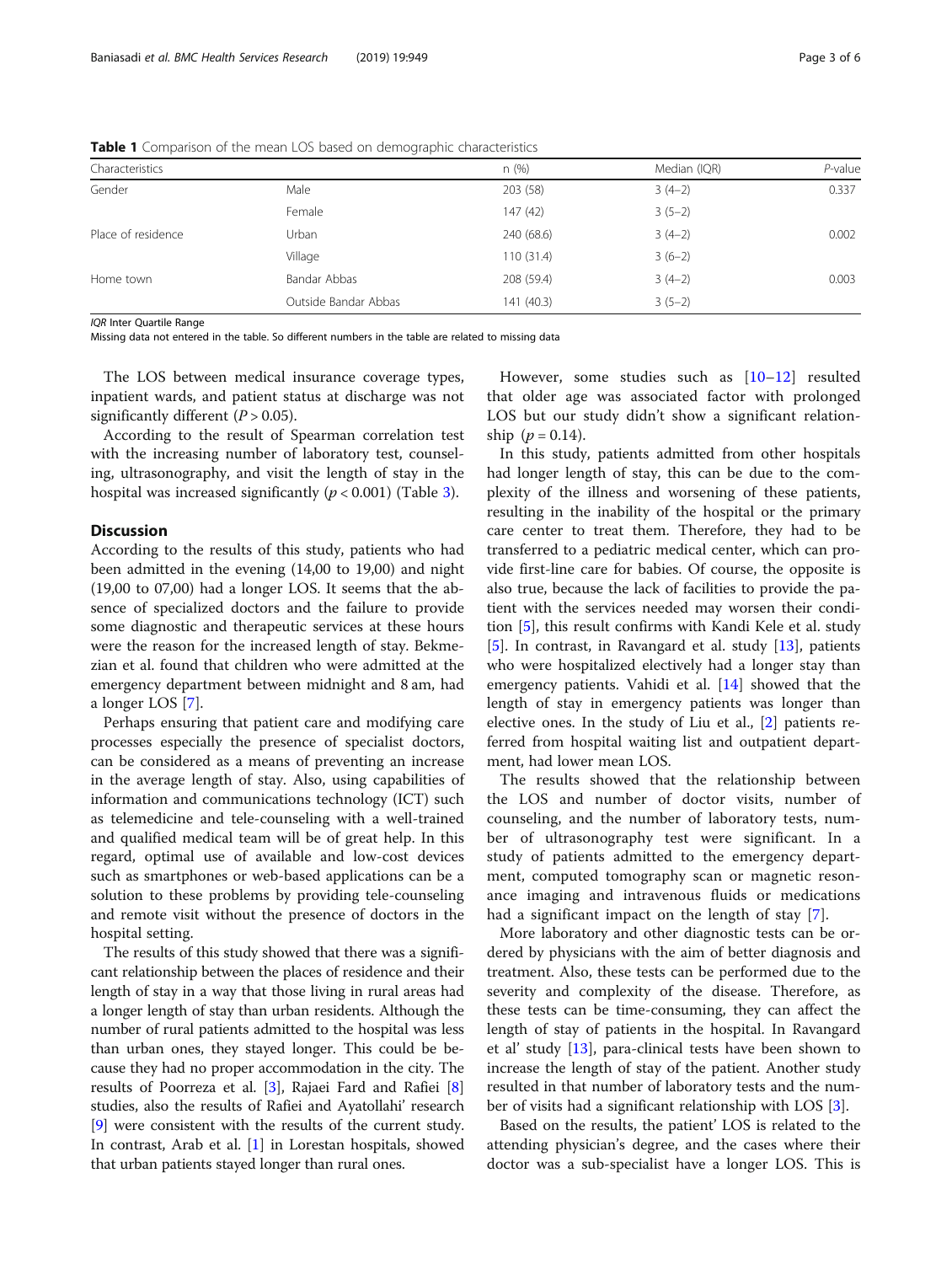<span id="page-3-0"></span>

| Characteristics                 |                                         | $n$ (%)    | Median (IQR) | P-value            |
|---------------------------------|-----------------------------------------|------------|--------------|--------------------|
| medical insurance coverage type | Uninsured Patients                      | 37 (11.2)  | $4(6-2)$     | $0.148^{b}$        |
|                                 | Social Security Insurance               | 138 (41.9) | $3(4-2)$     |                    |
|                                 | Health Services Insurance               | 114 (34.6) | $3(5-2)$     |                    |
|                                 | Forces Insurance                        | 22(6.7)    | $3(5-2)$     |                    |
|                                 | Iranian Health Insurance                | 18(5.5)    | $2(3-2)$     |                    |
| Day of admission                | Holiday                                 | 41 (11.7)  | $3(4-2)$     | 0.703 <sup>a</sup> |
|                                 | Non-holiday                             | 308 (88.3) | $3(5-2)$     |                    |
| Time of admission               | morning (07:00 to 14: 00)               | 97(27.7)   | $3(4-2)$     | $0.043^b$          |
|                                 | evening (14: 00 to 19:00)               | 95 (27.1)  | $3(5-2)$     |                    |
|                                 | night (19: 00 to 07: 00)                | 158 (45.1) | $3(5-2)$     |                    |
| Type of admission               | Elective                                | 63 (19.3)  | $2(4-2)$     | 0.038 <sup>b</sup> |
|                                 | Emergency and other wards               | 260 (79.5) | $3(5-3)$     |                    |
|                                 | From other hospitals                    | 4(1.2)     | $6(3-0)$     |                    |
| Inpatients wards                | Neonatal                                | 84 (24.1)  | $2(6-2)$     | 0.856 <sup>b</sup> |
|                                 | Pediatrics 2                            | 116 (33.2) | $3(4-2)$     |                    |
|                                 | Pediatrics 1                            | 120 (34.4) | $3(4-2)$     |                    |
|                                 | Pediatrics 3                            | 9(2.6)     | $2(3-2)$     |                    |
|                                 | Surgery                                 | 20(5.7)    | $3(5-1)$     |                    |
| Admitting Physician's degree    | GP                                      | 3(0.9)     | $3(3-3)$     | $0.836^{\rm b}$    |
|                                 | Resident                                | 80 (22.9)  | $3(5-2)$     |                    |
|                                 | Specialist                              | 187 (53.6) | $3(4-2)$     |                    |
|                                 | Sub-Specialist                          | 79 (22.6)  | $3(4-2)$     |                    |
| Attending Physician's degree    | Specialist                              | 45 (12.9)  | $2(2-1)$     | 0.010a             |
|                                 | Sub-Specialist                          | 304 (87.1) | $3(5-2)$     |                    |
| Physician's specialty           | Neonatal                                | 74 (21.2)  | $2.5(6-2)$   | $0.152^{b}$        |
|                                 | Neonatal cardiologist                   | 36(10.3)   | $3(4-2)$     |                    |
|                                 | Neonatal gastroenterologist             | 24 (6.9)   | $2.5(4-2)$   |                    |
|                                 | Pediatrician                            | 48 (13.8)  | $2.5(3-2)$   |                    |
|                                 | Allergist                               | 43 (12.3)  | $3(5-2)$     |                    |
|                                 | Endocrinologist                         | 12(3.4)    | $4(4.75-2)$  |                    |
|                                 | Nephrologist                            | 51 (14.6)  | $3(4-2)$     |                    |
|                                 | Neurologist                             | 24 (6.9)   | $2(1-1)$     |                    |
|                                 | hematologist                            | 3(0.9)     | $3(2-2)$     |                    |
|                                 | Pediatric Infectious Disease Specialist | 26 (7.4)   | $2.5(8-1)$   |                    |
|                                 | General Surgeon                         | 8(2.3)     | $1(1-1)$     |                    |
| Patients' status at discharge   | Recovery                                | 7(2)       | $2(3-2)$     | $0.479^b$          |
|                                 | Relative recovery                       | 258 (75.4) | $3(4-2)$     |                    |
|                                 | Discharge Without Physician's Order     | 65 (19)    | $2(5-2)$     |                    |
|                                 | Need to Follow up after Discharge       | 11(3.1)    | $2(3-2)$     |                    |

IQR Inter Quartile Range, <sup>a</sup>Mann-Whitney test, <sup>b</sup> Kruskal-Wallis test

Missing data not entered in the table. So different numbers in the table are related to missing data

probably due to the type of patients' disease. In Liu et al. [[2\]](#page-4-0) study, the specialty of the doctor was significantly related to the length of stay, and patients treated by oncologists and psychiatrists had longer stays. In the study in

the emergency department, there was no likelihood of an increase in the length of stay for patients who were visited or treated by the interns or residents, as compared to attending physicians [\[7](#page-5-0)].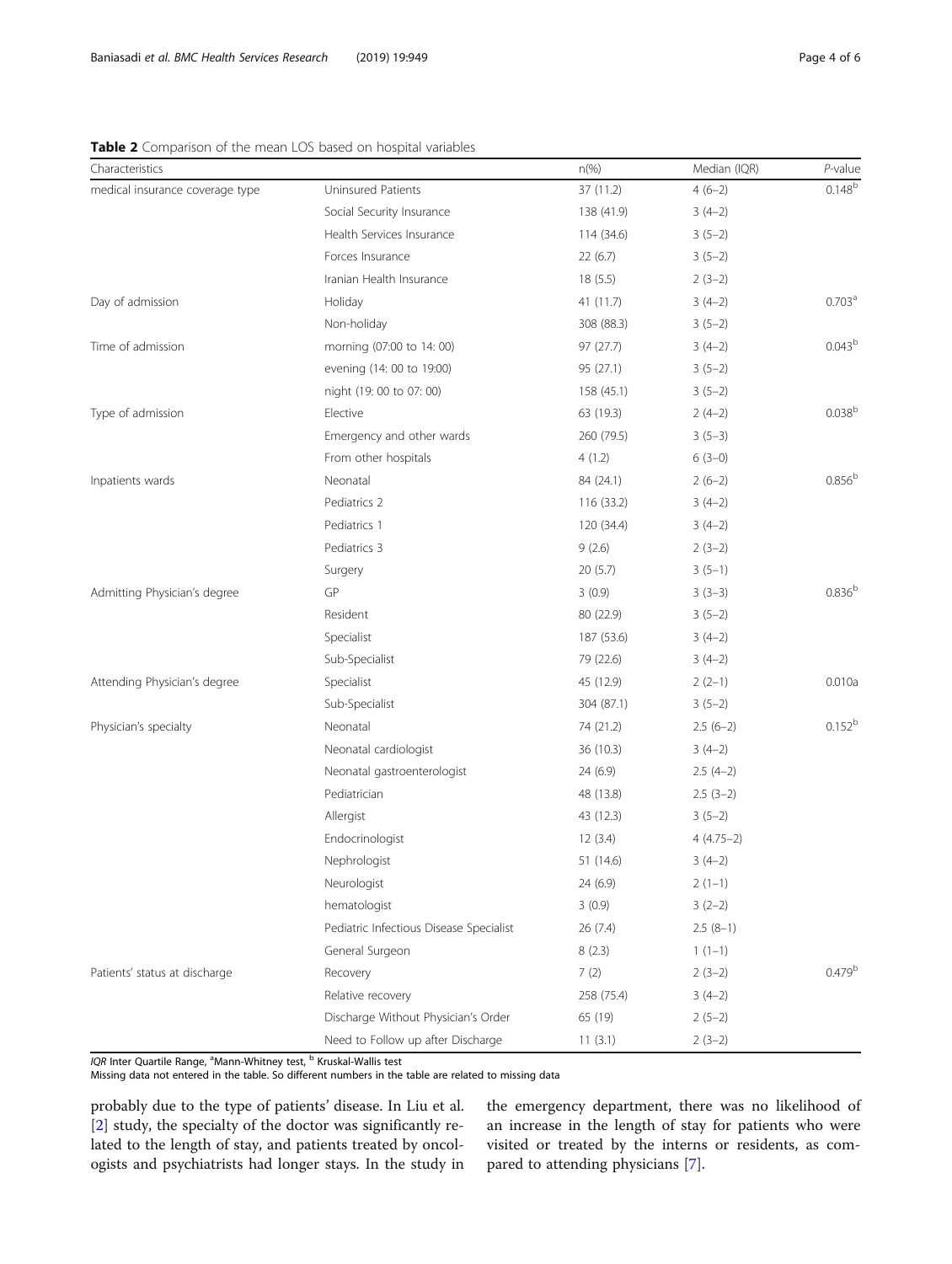| Characteristics                     | Mean $\pm$ SD       | Spearman correlation coefficient | $P$ -value |
|-------------------------------------|---------------------|----------------------------------|------------|
| Age                                 | $592.22 \pm 873.25$ | $-0.082$                         | 0.140      |
| Number of previous hospitalizations | $0.34 \pm 0.86$     | 0.108                            | 0.047      |
| Number of laboratory tests          | $6.70 \pm 6.65$     | 0.434                            | < 0.001    |
| Number of ultrasonography           | $0.22 \pm 0.51$     | 0.183                            | 0.001      |
| Number of medical counseling        | $0.51 \pm 1.31$     | 0.300                            | < 0.001    |
| Number of visits                    | $12.72 \pm 11.19$   | 0.655                            | < 0.001    |
| Number of surgeries                 | $0.05 \pm 0.25$     | $-0.023$                         | 0.669      |
|                                     |                     |                                  |            |

<span id="page-4-0"></span>**Table 3** Relationship between the quantitative variables and LOS

This study has several limitations. First, it is a crosssectional study, so different results may be obtained at different times. Therefore, conducting comparative studies are required at different time's periods. Second, the study was conducted using the medical records database; therefore, the findings are limited to the available variables in the medical record of patients. So, some influential variables may be excluded. Thirdly, due to the use of data from a single hospital and according to the unique condition of each hospital, there are limitations on the generalization of the results to other centers.

### Conclusion

Factors significantly associated with longer LOS for hospitalized children included the referrals from other hospitals, attending physician's degree, admission in evening and night, and the number of diagnostic tests. Considering the need to perform some diagnostic services, modifying processes to shorten the process of performing diagnostic tests, providing adequate manpower for specialized services on all hours of the day, and ensuring full patient care, can be taken to reduce the patient's length of stay. Also, the establishment of a separate and specialized committee in the hospital to evaluate the treatment process in hospitalized patients, regular monitoring of factors affecting the length of stay and expert interventions to accelerate diagnostic and therapeutic processes will be useful.

#### Abbreviations

LOS: Length of stay; IQR: Inter Quartile Range; HIS: Hospital Information System; ICT: Information and Communications Technology

#### Acknowledgments

Authors wish to thank the medical record staff in Children Hospital. The researchers also acknowledge Dr. Tasnim Eghbal Eftekhaari for improving the use of English in the article. We are sincerely thankful to our counselors in Clinical Research Development Center of Children Hospital.

#### Authors' contributions

TB Study design, acquisition of the data, interpretation of study results, and reviewing and finalizing the manuscript.

KK Study design, acquisition of the data, interpretation of study results, drafting of the manuscript, and reviewing and finalizing the manuscript. ND contributed to Study design, interpretation of study results, and reviewing and finalizing the manuscript.

SHT analysis of the data, interpretation of study results, and reviewing and finalizing the manuscript.

All authors read and approved the final manuscript.

#### Funding

The funding and material support for this study has been provided by Hormozgan University of Medical Sciences (grant number: 9519). The funding body had no role in the study design, data collection, data analysis or interpretation, or in the writing of the manuscript.

#### Availability of data and materials

The datasets used and analyzed during the current study are available from the corresponding author on reasonable request.

#### Ethics approval and consent to participate

The Ethics committee of Hormozgan University of Medical Sciences approved the study (HUMS. REC.1395.55).

#### Consent for publication

Not applicable.

#### Competing interests

The authors declare that they have no competing interests.

#### Author details

<sup>1</sup>Student in Medical Informatics, Health Information Management Department, the school of Allied Medical Sciences, Tehran University of Medical Sciences, Tehran, Iran. <sup>2</sup>Social Determinants in Health Promotion Research Center, Hormozgan Health Institute, Hormozgan University of Medical Sciences, Bandar Abbas, Iran. <sup>3</sup>Associate Professor of Health Information Management, Fertility and Infertility Research Center, Hormozgan University of Medical Sciences, Bandar Abbas, Iran. <sup>4</sup>Assistant Professor of Biostatistics, Cardiovascular Research Center, Hormozgan University of Medical Sciences, Bandar Abbas, Iran.

#### Received: 23 June 2019 Accepted: 1 December 2019 Published online: 10 December 2019

#### References

- 1. Arab M, Zarei A, Rahimi A, Rezaiean F, Akbari F. Analysis of factors affecting length of stay in public hospitals in Lorestan Province Iran. Hakim Health Sys Res. 2010;12(4):27–32.
- 2. Liu Y, Phillips M, Codde J. Factors influencing patients' length of stay. Aust Health Rev. 2001;24(2):63–70.
- Poorreza A, Salavati S, Sadeghi DS, et al. Factors Influencing the Length of Stay in Infectious Ward of Razi Hospital in Ahvaz: Iran. Health Inf Manag. 2015;11(6):779–88.
- 4. Bahadori MK, Sadeghifar P, Hamouzadeh P, Hakimzadeh SM, Nejati M. Combining multiple indicators to assess hospital performance in Iran using the Pabon lasso model. Australas Med J. 2011;4(4):175–9. [https://doi.org/10.](https://doi.org/10.4066/AMJ.2011.620) [4066/AMJ.2011.620](https://doi.org/10.4066/AMJ.2011.620).
- 5. Kandi Kele M, Kadivar M, Zeraati H, Ahmadnezhad E, Holakoui Naini K. Length of Stay in NICU Admitted Infants and Its Effective Factors at Children's Hospital Medical Center Using Survival Analysis. irje. 2014;10(1):25–32.